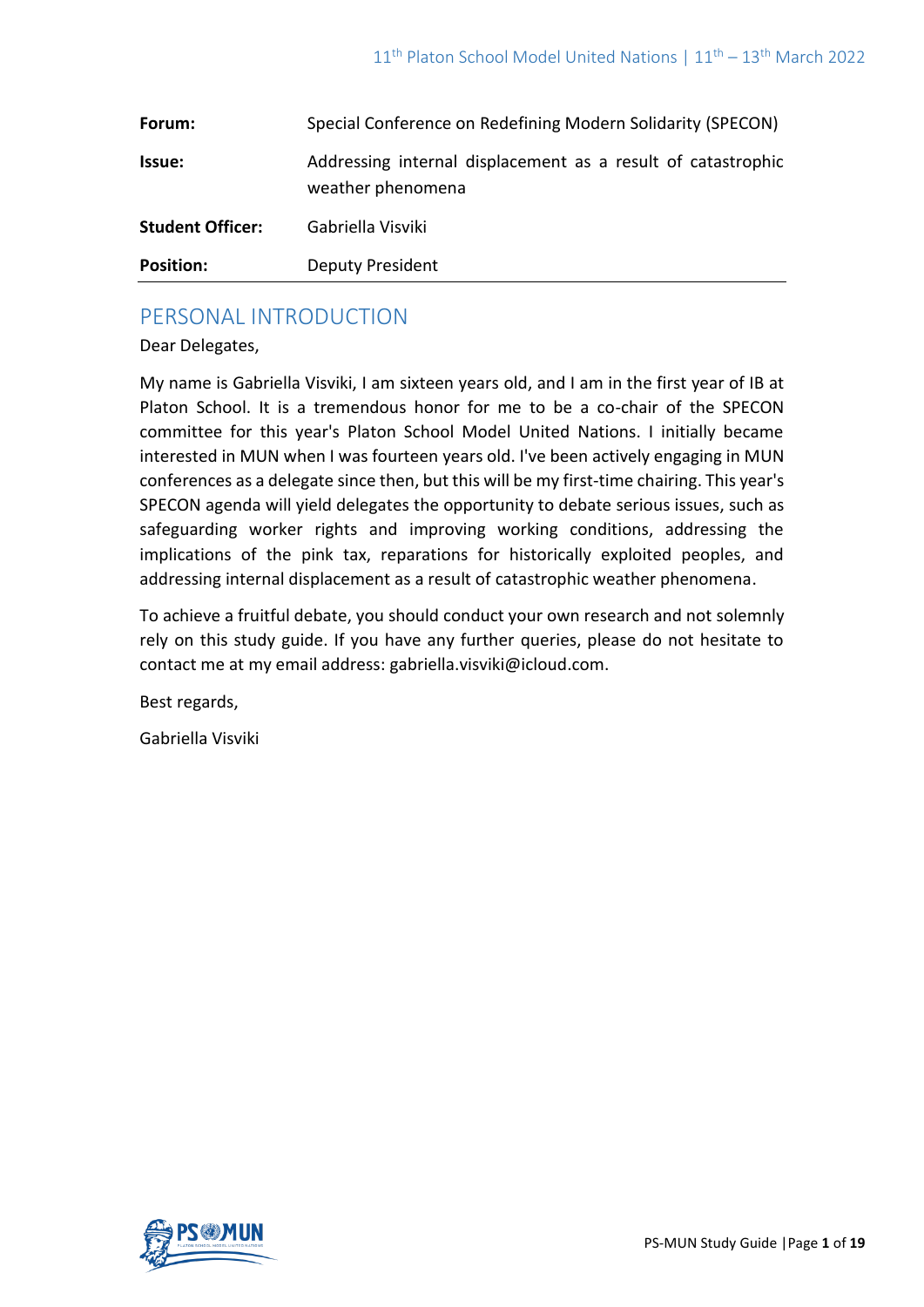# TOPIC INTRODUCTION

Internal displacement is a problem that has occurred throughout human history and, if adequate action is not taken, may soon become a prominent characteristic of today's society. Internal displacement is still a major worldwide issue. Every year, extreme weather phenomena such as floods, storms, wildfires, and drought force millions of people to flee their homes, and as the effects of climate change intensify in both size and frequency, displacement caused by rapid and slow-onset catastrophes is likely to rise drastically. In parallel, war and violence too remain major causes of internal displacement, displacing millions of people each year, but this study guide concentrates solely on the weather aspect. Conflict and violence can interact with natural catastrophes or environmental degradation in some cases, and vice versa. This can make it incredibly difficult for Internally Displaced Peoples (IDPs) to return to their homes, causing them to flee once more, placing them in even greater danger and exposing them to a slew of hazards, aggravating tensions with other groups and impeding the implementation of long-term solutions. According to the Internal Displacement Monitoring Centre (IDMC), approximately 7 million people are forced to relocate each year as a result of disaster-related causes, with the chance of being displaced by disasters currently being double than the past years<sup>1</sup>. Extreme weather phenomena, according to scientists, will continue to lead to more forced relocation in the future. The purpose of this study guide is to provide feasible solutions provided for IDPs, whose needs were previously unmet.

<sup>&</sup>lt;sup>1</sup> "2021 Global Report on Internal Displacement." IDMC | GRID 2021 | 2021 Global Report on Internal Displacement, https://www.internal-displacement.org/global-report/grid2021/.

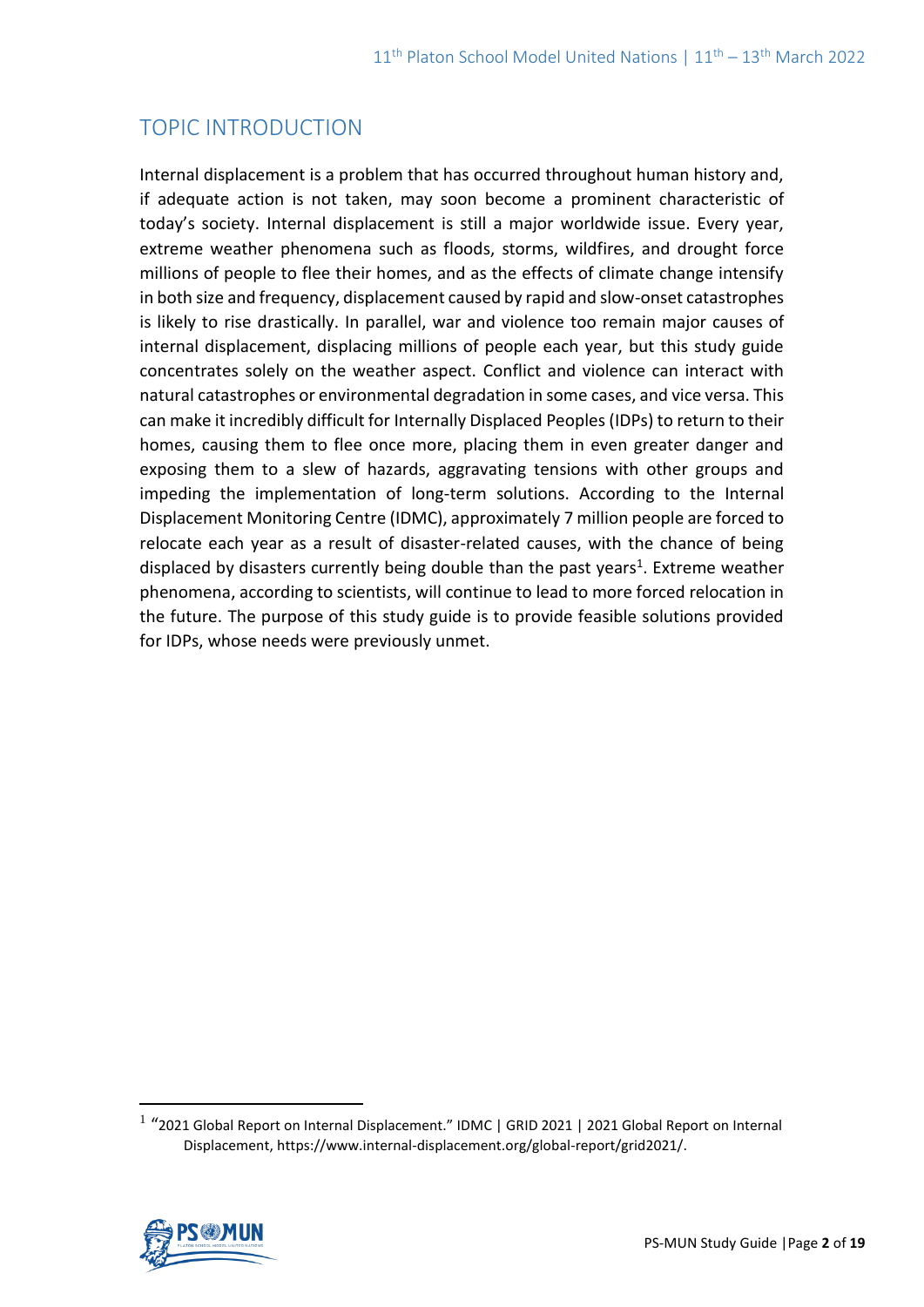# DEFINITION OF KEY TERMS

#### Internal Displacement

Internal Displacement refers to the predicament of individuals who have been compelled to leave their homes but have not left their nations. <sup>2</sup>Millions of people are uprooted from their homes or areas of habitual residence each year as a result of conflict, violence, development projects, catastrophes, and climate change. Internal displacement occurs in a variety of circumstances, with different and sometimes overlapping sources. The causes include armed conflict, generalized violence, human rights abuses, and "natural- and man-made disasters," either abrupt or slow-onset.

#### Internally Displaced Persons

Internally Displaced Persons (IDPs), according to the Guiding Principles on Internal Displacement, are defined as "persons or groups of persons who have been forced or obliged to flee or to leave their homes or places of habitual residence, in particular as a result of, or in order to avoid the effects of armed conflict, situations of generalized violence, violations of human rights or natural or human-made disasters, and who have not crossed an internationally recognized State border.<sup>3</sup>As a result, IDPs have not crossed borders in search of protection. They remain within their own nation and are protected by its government, even if that government is the cause of their displacement. They frequently relocate to locations where governments find it difficult to provide humanitarian aid, and as a result, these individuals are among the world's most vulnerable, hence they should be addressed.

#### Refugee

The 1951 Convention relating to the Status of Refugees, the cornerstone of refugee protection defines a refugee "as someone who is unable or unwilling to return to their country of origin owing to a well-founded fear of being persecuted for reasons of race, religion, nationality, membership of a particular social group, or political opinion." <sup>4</sup>Because the government from their own country cannot or will not protect these individuals from the dangers mentioned above, they have no choice but to flee and abandon their houses. Refugees have the right to international protection.

#### Protection

All activities aimed at attaining total respect for an individual's rights in accordance with the letter and spirit of the applicable legal bodies, including human rights law, international humanitarian law, and refugee law, are classified as protection.

https://www.unhcr.org/news/latest/2016/12/584036047/qa-1951-refugee-convention-relevanttoday-time.html.



<sup>2</sup> Handbook for the Protection of Internally Displaced Persons. https://www.unhcr.org/4c2355229.pdf.

<sup>&</sup>lt;sup>3</sup> "E/CN.4/1998/53/Add.2 Guiding Principles on Internal Displacement." UN Docs, UN, 11 Feb. 1998, https://documents-dds-ny.un.org/doc/UNDOC/GEN/G98/104/93/PDF/G9810493.pdf?OpenElement.

<sup>4</sup> United Nations High Commissioner for Refugees. "Q&A: The 1951 Refugee Convention 'Is as Relevant Today as It Was at the Time'." UNHCR,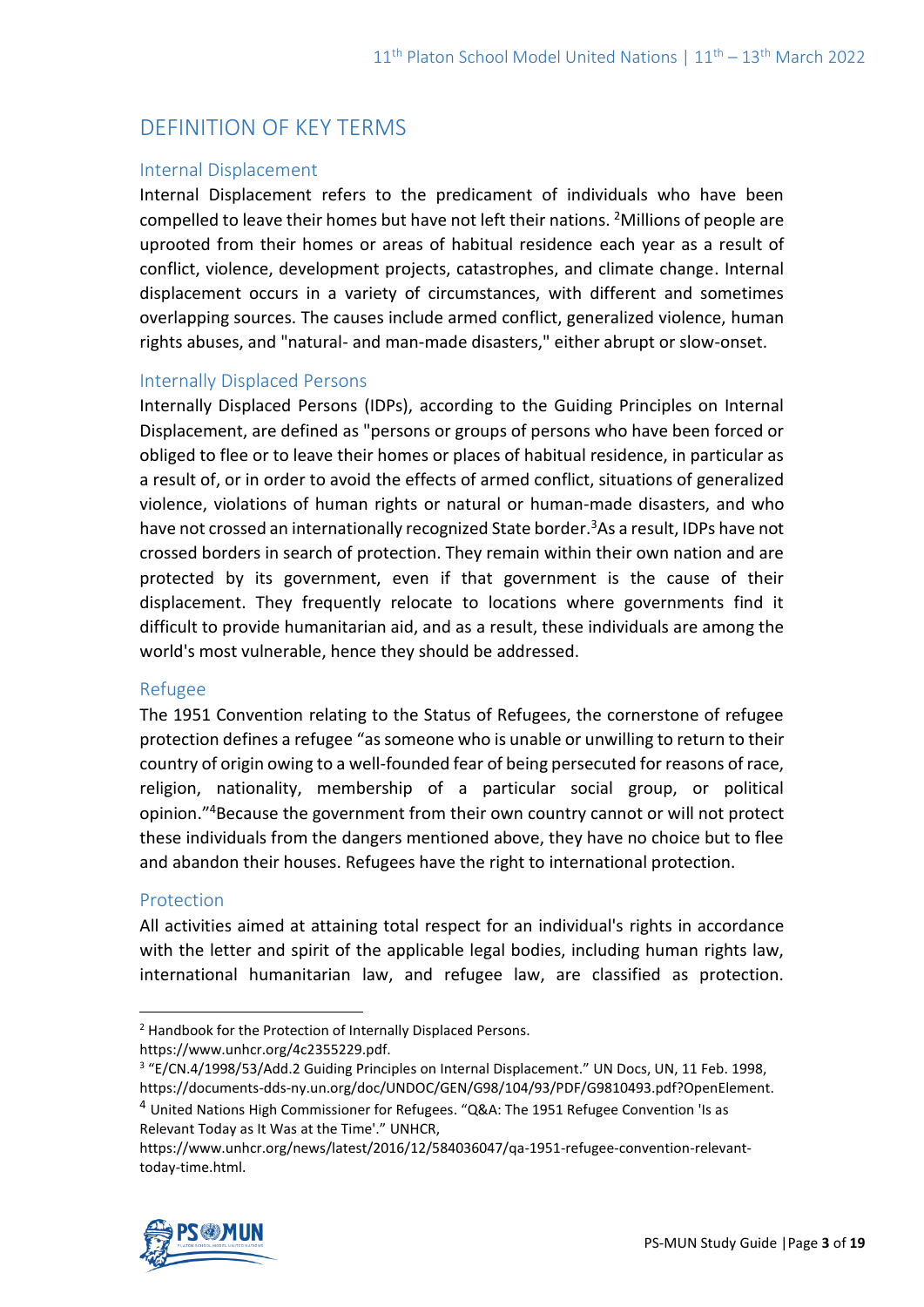Protection means creating an environment that promotes human dignity, preventing or limiting the immediate repercussions of a specific pattern of abuse, and restoring dignified living conditions via reparation, restitution, and rehabilitation.<sup>5</sup>

#### Disaster

Disasters are described as any terrible occurrence or any abrupt or overwhelming calamity. Disasters are severe interruptions to a community's functioning that surpass its ability to manage with its own resources. Natural, man-made, and technical risks, as well as many elements that impact a community's exposure and vulnerability, can all contribute to disasters.<sup>6</sup>

#### Risk

The likelihood or probability that a person would be injured or suffer an undesirable health outcome if exposed to a danger is referred to as a risk. Moreover, instances involving the loss of property or equipment, as well as negative environmental repercussions during a certain time period.<sup>7</sup>

#### Durable Solutions

Durable Solutions are when IDPs no longer have special assistance and protection needs, as a result of their relocation, and such persons may express their human rights without fear of discrimination, a long-term solution has been achieved. Achieving a long-term solution to internal displacement also implies that displaced individuals may reconstruct their lives, whether by repatriation to their place of origin, local settlement in the region where they have sought sanctuary, or settlement elsewhere in the nation. The process via which the problem of internally displaced persons can be adequately and permanently resolved, allowing them to live normal lives.<sup>8</sup>

#### Vulnerability

The traits and conditions of a community, system, or asset that render it susceptible to the damaging effects of a hazard are referred to as vulnerability. There are several elements of vulnerability that result from physical, social, economic, and environmental issues. Examples include, but are not limited to, poor building design and construction, inadequate asset protection, a lack of public information and awareness, high levels of poverty and education, limited official recognition of risks

<sup>8</sup> "DURABLE SOLUTIONS: PRINCIPLES AND PROCESS." Internal Displacement, https://www.internaldisplacement.org/sites/default/files/inline-files/2.-IDMC-DS-Module-Basic-concepts-process-andprinciples-Handout.pdf.



<sup>5</sup> United Nations High Commissioner for Refugees. "UNHCR Master Glossary of Terms." Refworld, https://www.refworld.org/docid/42ce7d444.html.

<sup>6</sup> Introduction to Disaster Risk Reduction - Preventionweb.

https://www.preventionweb.net/files/26081\_kp1concepdisasterrisk1.pdf.

<sup>7</sup> "Disaster Risk." Disaster Risk | Understanding Disaster Risk,

https://www.preventionweb.net/understanding-disaster-risk/component-risk/disaster-risk.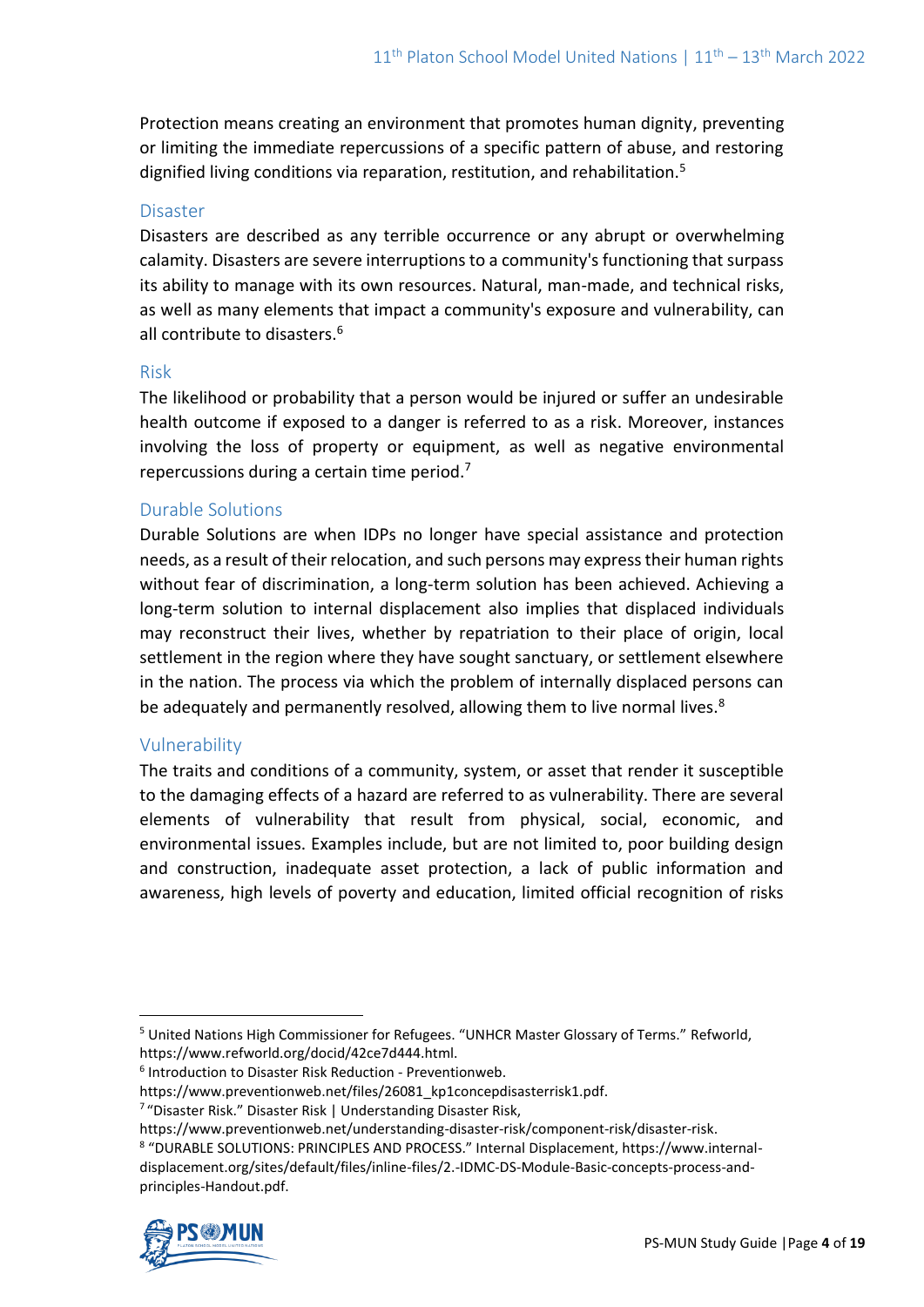and preparedness measures, a disregard for prudent environmental management or weak institutions, and poor governance (e.g. including corruption etc.).<sup>9</sup>

# BACKGROUND INFORMATION

## Difference between IDPs and refugees

Internally Displaced People (IDPs) and refugees have both been forced to flee and forsake their homes. While their experiences are similar in many ways, there are significant differences that set them apart. Refugees have crossed international borders, whereas internally displaced persons (IDPs) are displaced within their own country. The fundamental distinction is that being a refugee gives individuals to specific rights and international protection, whereas IDPs do not have a legal status, they are still subject to the jurisdiction of their nation, and do not claim any rights. Refugees are protected by the UNHCR, which implies they have access and are safeguarded by the UN. The UN does not provide protection to Internally Displaced Persons (IDPs).

#### Extreme weather phenomena as a key factor of internal displacement

Natural calamities (drought, starvation, landslides, and floods) were identified as the second most significant contributors to internal displacement. People are evacuated from their homeland and usual abode owing to climate-related causes. Internal displacement as a result of disasters, particularly the negative consequences of climate change, is a phenomenon and one of the most serious humanitarian concerns confronting states and the international community in the twenty-first century. Every year, natural disasters such as floods, tropical storms, earthquakes, landslides, droughts, saltwater intrusion, glacier melting, glacial lake outburst floods, and melting permafrost displace millions of people.<sup>10</sup>Because internal displacement due to weather phenomena is multi-cause, climate change will be a significant but not the only contributor. Population growth, underdevelopment, weak governance, armed conflict, and violence, as well as poor urban planning in rapidly expanding cities, are all important drivers of displacement because they erode resilience, increase vulnerability, and exacerbate the effects of natural disasters and climate change. Internal displacement due to extreme weather phenomena is a worldwide concern since sudden-onset disasters are likely to occur in many regions of the world.

### Importance of addressing internal displacement

According to the Norwegian Refugee Council's Internal Displacement Monitoring Centre (IDMC), there were 55 million internally displaced people globally by the end of 2020, with 48 million displaced as a result of conflict and violence and 7 million

9 "Disaster Risk Management." UN, https://www.un-spider.org/risks-and-disasters/disaster-riskmanagement.

<sup>10</sup> Internal Displacement in the Context of the Slow ... - OHCHR.

https://www.ohchr.org/Documents/Issues/IDPs/International-Regional/iom-idp-climate.pdf.

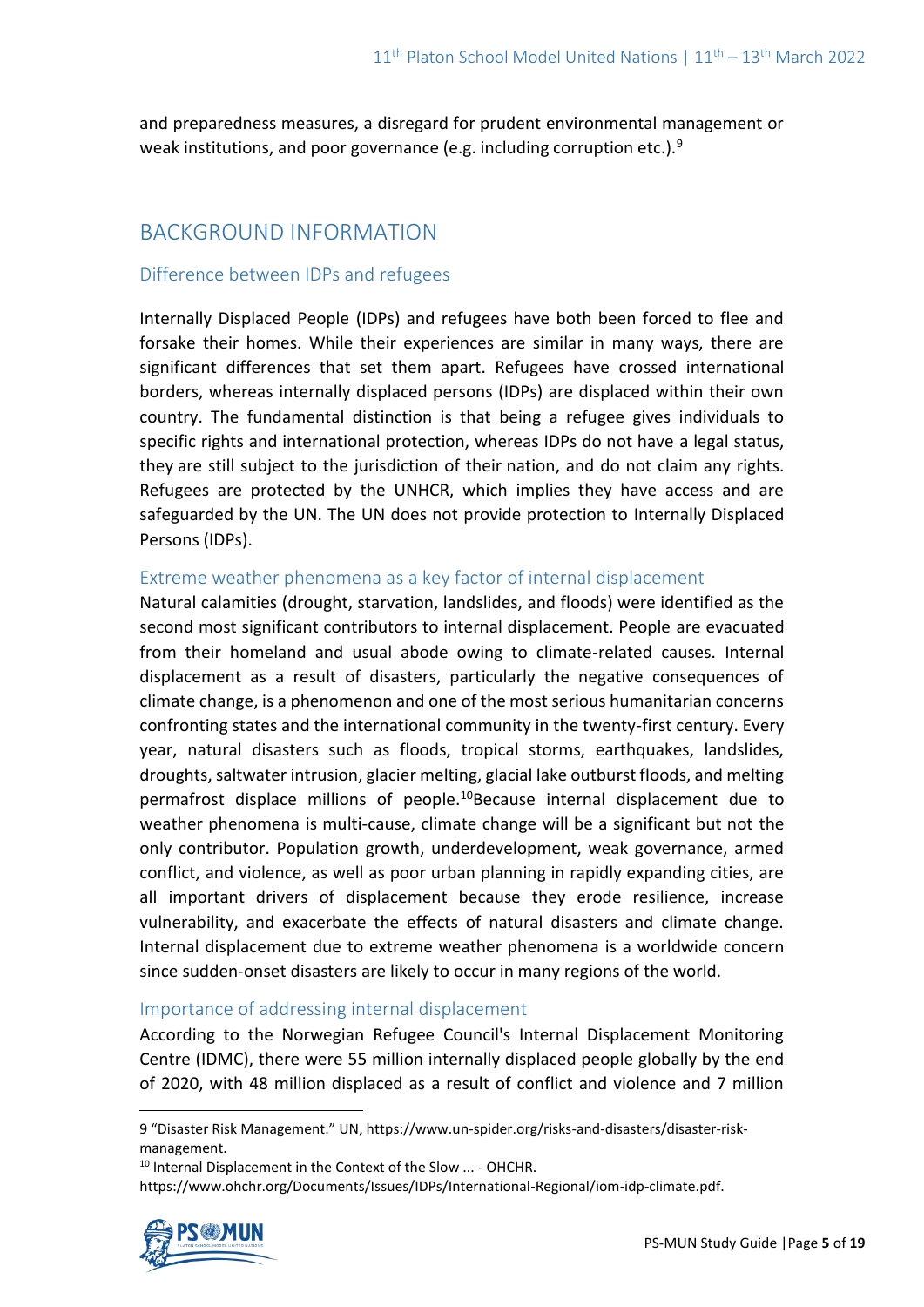displaced as a result of natural disasters. At least 7 million people had been domestically displaced by disasters in 104 countries and territories as of December 31, 2020. IDPs usually face protection concerns and lack access to basic necessities including housing, food, and medical treatment.<sup>11</sup>For example, people living in poverty or in informal settlements, as well as other marginalized groups, are more exposed and vulnerable to risks due to factors such as substandard housing, a lack of decent labor prospects, restricted social networks, and discrimination. Women are additionally subjected to gender-specific vulnerabilities, causing them to be disproportionately affected by catastrophes and relocation. There is also a lack of emotional support, and a variety of challenges in normalizing their legal status, particularly in urban areas. Violence, abuse, and exploitation are typically at their peak in the aftermath of fresh disasters. It is important to address internal displacement so as to call attention to the phenomenon and emphasize its magnitude and intensity for other nations to take actions. Also, seeing that it is difficult to provide long-term solutions for IDPs, people should get educated on development and humanitarian actors so that they can better customize their efforts and programs.

#### Cases of weather phenomena forcing displacement

### Displacement in Somalia due to droughts

Much of Somalia has been plagued by instability and conflict for many years. Somalia has the world's seventh largest internally displaced population. It has been the site of one of the world's longest-running humanitarian projects, dating back to the late 1980s. Drought conditions are increasing across the country, exacerbated by high levels of forced displacement. According to an OCHA estimate, more than 1.3 million Somalis were displaced in 2020, and 112,000 have been affected in the first three months of 2021, with drought accounting for around 34% of the displacement.<sup>12</sup> Thousands of livelihoods were destroyed by drought and significant portions of the nation are being controlled by armed groups. People are still settling on the outskirts and surviving in whatever way they can. Somalia is in debt crisis, according to both external and public debt metrics. At the end of 2018, total governmental debt was at \$4.8 billion, or 101 percent of GDP. <sup>13</sup>It is vital for Somalia to get greater development aid in order to encourage faster growth and poverty reduction.

### Philippines- Super Typhon Gori

Many places of the Philippines are extremely vulnerable to a variety of threats. Typhoons and tropical storms, floods, earthquakes, landslides, tsunamis, and volcanic eruptions have all caused displacement. When Super Typhoon Goni

<sup>12</sup> "Southern and East Africa." Global Humanitarian Overview,

https://reliefweb.int/sites/reliefweb.int/files/resources/bn-somalia-drought-displacementprotection-gender-250618-en.pdf.



<sup>&</sup>lt;sup>11</sup> "2021 Global Report on Internal Displacement." *IDMC | GRID 2021 | 2021 Global Report on Internal Displacement*, https://www.internal-displacement.org/global-report/grid2021/.

https://gho.unocha.org/appeals/southern-and-east-africa.

<sup>&</sup>lt;sup>13</sup> BN Somalia Drought Displacement Protection Gender - Reliefweb.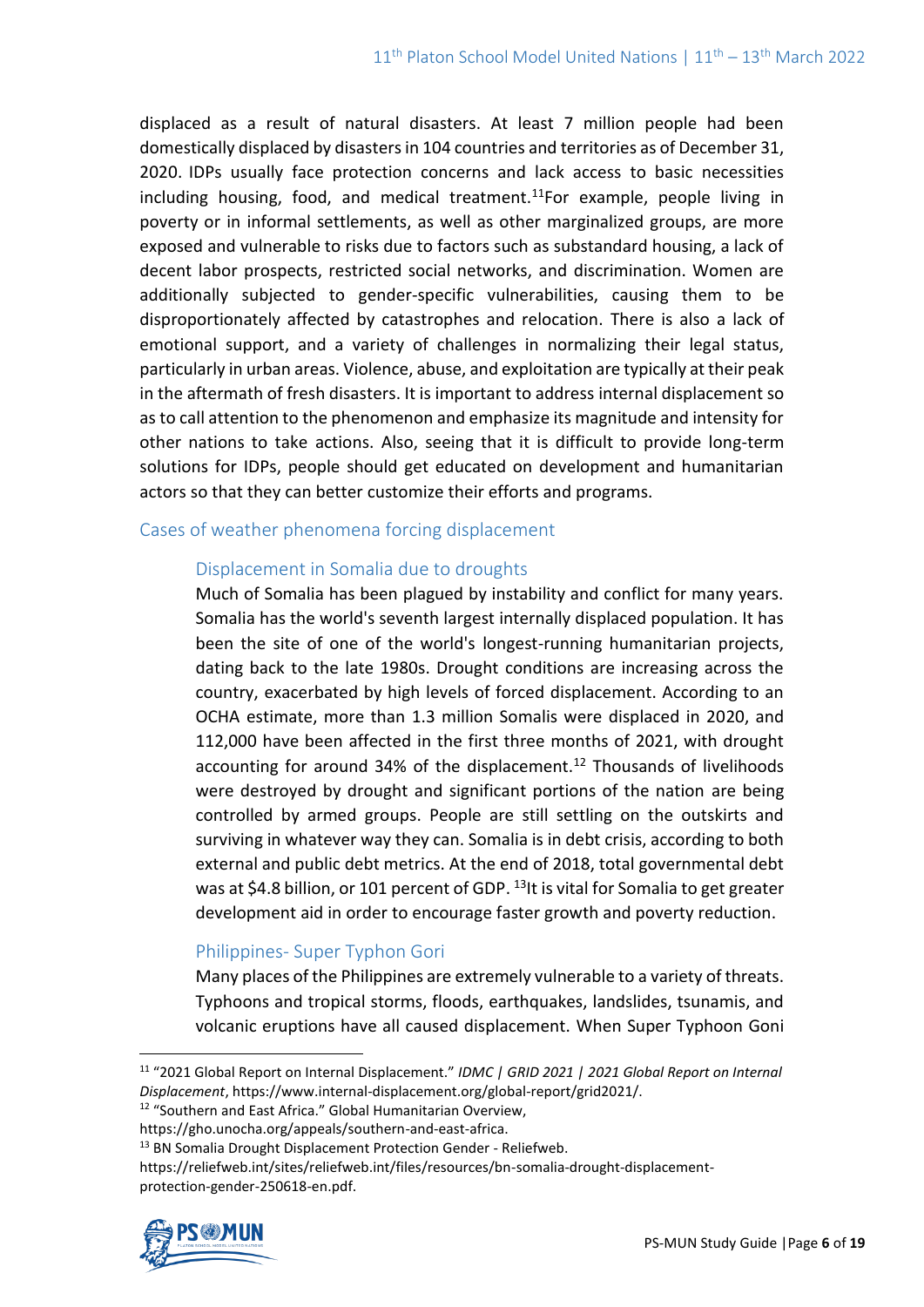(known as Rolly in the Philippines) made landfall three times in the Philippines on November 1, it killed at least 20 people. Goni went down in history as the "strongest landfalling tropical storm on record" in the Philippines. According to the most recent official data, at least two million individuals, or 400,000 households, have been affected, with thousands of homes damaged or destroyed and at least ten people dead. The severe storm also wreaked havoc on crops, affecting an estimated 20,000 farmers. Furthermore, the Covid 19 increased the difficulties of emergency response efforts. $14$ 

### Cyclone Amphan

Cyclone Amphan (2020) was the greatest hurricane to impact the Bay of Bengal, hitting 10 million people over 19 districts in Bangladesh and coinciding with COVID-19, which exacerbated early recovery issues. COVID-19 further complicated pre-emptive evacuations, with cyclone shelters decreased by 40% owing to physical separation measures. With an estimated 2.5 million people displaced, the socioeconomic impacts on Bangladeshi communities were devastating, with needs assessments indicating that the majority of families had serious food security issues, with nearly a quarter of those polled having lost livestock or experienced contaminated drinking water.<sup>15</sup>

### Challenges for individuals and communities

#### IDPs with disabilities

People with disabilities suffer enormous risks while escaping their homes and being separated from those who normally care for them, as well as when they are removed from their aiding gadgets. Displacement frequently exacerbates the difficulties that individuals with disabilities encounter in obtaining housing, healthcare, and education, and when they are forced to leave their homes due to hazards, they have an even greater trouble having the, due to their disabilities. The majority of disabled persons are frequently excluded from early warning signals and evacuations, preventing them from departing in a safe setting. This results in greater fatality rates as well as having severe injuries thus they are considered as a vulnerable group.

#### Women

Women and girls are more likely to be victims during internal displacement, and they face more obstacles to obtaining an education and finding an adequate job. Women and girls have unique health requirements that might be difficult to satisfy in times of relocation. The causes for this include a lack of sexual and reproductive health care, a lack of child-friendly and gendersensitive information, and a lack of financial resources. Internal Displacement

<sup>15</sup> "Tropical Cyclone Amphan - May 2020." ReliefWeb, https://reliefweb.int/disaster/tc-2020-000136 mmr.



<sup>14</sup> "Long-Term Displacement Worries for Families Hit Hard by 'Super Typhoon' Goni | | UN News." United Nations, United Nations, https://news.un.org/en/story/2020/11/1077062.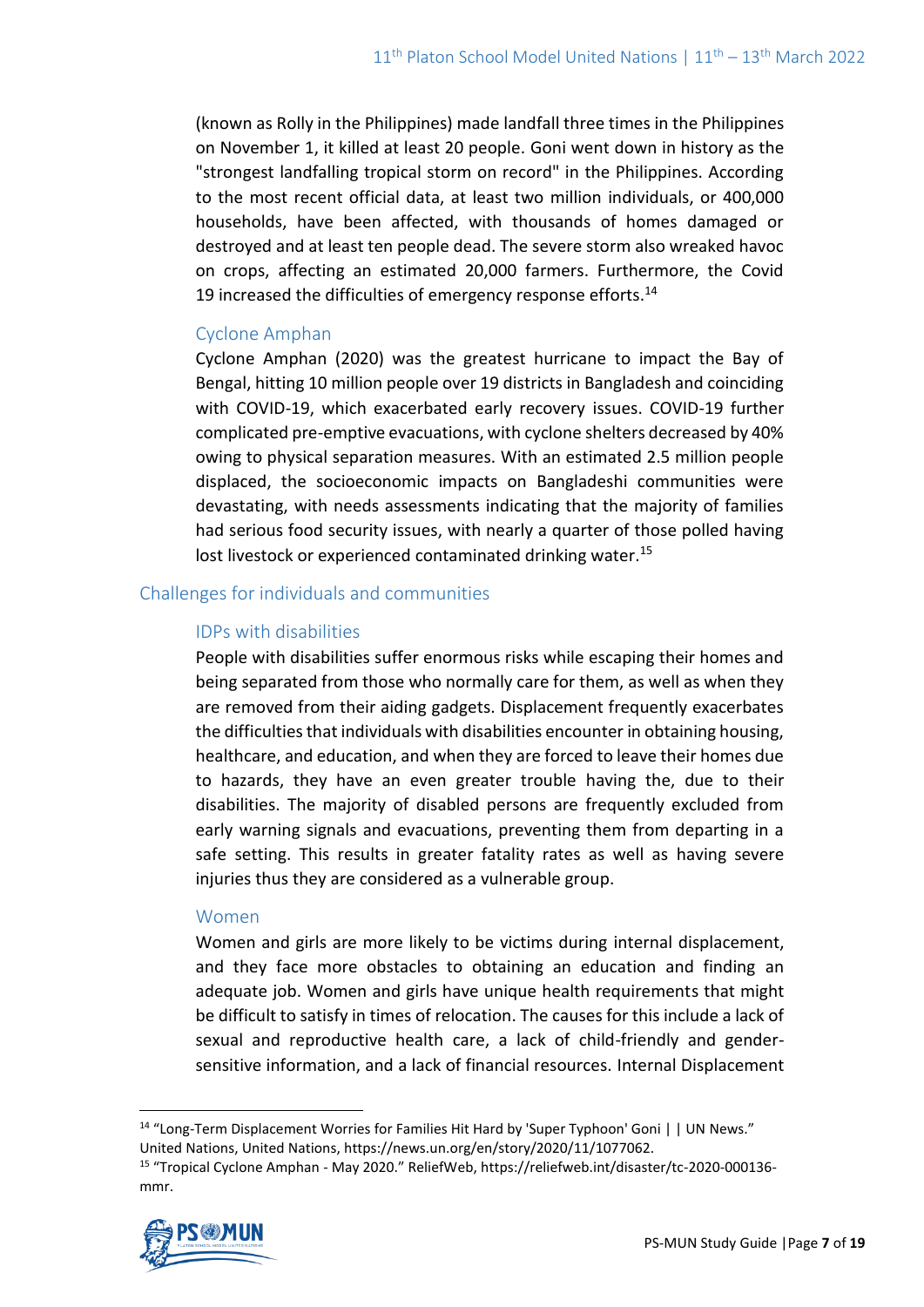frequently results in a decline in living conditions since IDPs frequently lack finance to support themselves and don't have adequate housing. IDPs struggle to locate new employment prospects in the communities that they live in, however, this is true both for men and women. But women face more problems. Women frequently confront more obstacles than males in establishing a respectable livelihood when displaced, affecting their capacity to find housing and security, as well as access education and healthcare. They are also less able to make their opinions heard or participate in choices that impact them. Gender inequality, as well as social, economic, and cultural issues, make women and girls more vulnerable to the harmful consequences of climate change. In certain areas, women may be more reliant on natural resources that are directly impacted by slow-onset processes for a living.

#### Children

Children are the most vulnerable group during internal displacement because they do not have the means, such as money, transportation methods etc., to adjust to a new environment. Nearly 160 million children are expected to live in areas of extreme or high-risk drought, while 500 million children are predicted to live in areas of high-risk floods.<sup>16</sup>Displacement, in general, jeopardizes children's education, health and well-being while also exposing them to risks and threats. For example, in Bangladesh there was the incident of a river erosion where school infrastructures were damaged, all the school supplies were lost or destroyed which contributed to lower school enrollment rates and a restriction in education in a large population. Furthermore, children are at a risk of malnutrition and severe bad health consequences as they can be particularly vulnerable to diseases such as measles, malaria and respiratory infections that thrive in overcrowded conditions and emergency shelters where they stay when displaced. They are also more likely to be exposed to a higher risk of violence, exploitation, and trafficking during relocation, especially if they are separated from their family. As a result of the increased risk of the aforementioned, they will require psychological support, and also have a significant impact on their education.

#### Consequences of internal displacement

When the rains failed to arrive in Somalia both in 2016 and 2017, hundreds of thousands of rural inhabitants were forced to flee their properties and livelihoods owing to one of the worst droughts in decades- and that is just one case. All the extreme weather phenomena outlined above, have a wide range of effects on individuals and communities. In certain cases, they gradually put pressure on

https://www.unicef.org/press-releases/fact-sheet-climate-crisis-child-rights-crisis.



<sup>16</sup> "Fact Sheet: 'The Climate Crisis Is a Child Rights Crisis'." *UNICEF*,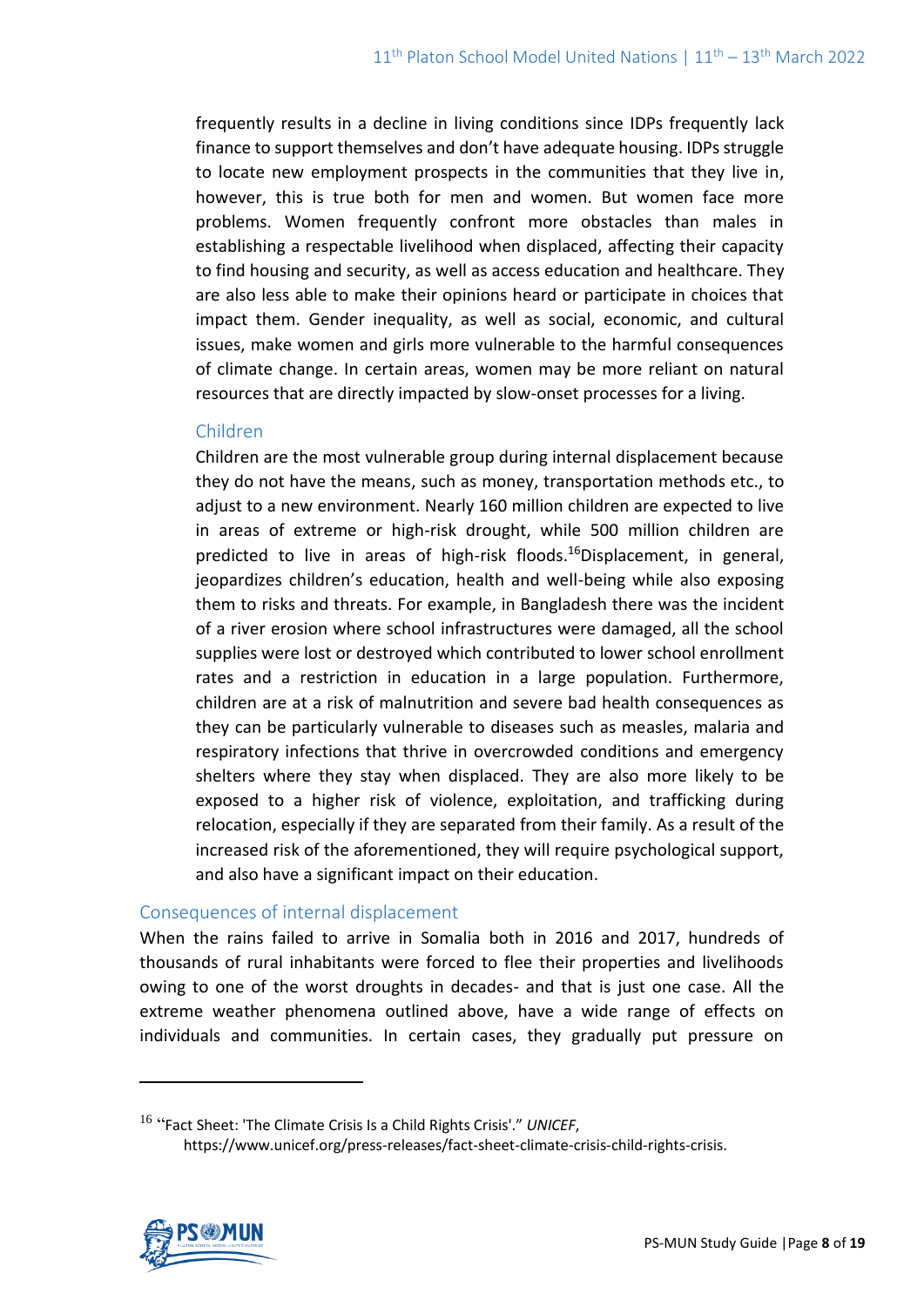vulnerable households, putting to the test their various skills to prevent and adapt to catastrophes, or cope with and recover from their effects, and frequently rendering them more vulnerable to future disasters. Those catastrophic events due to extreme weather phenomena can also have systemic effects on larger social, economic, and political dynamics, escalating tensions and instability and triggering additional potential crises. For instance, now with the Covid-19 pandemic, individuals, particularly those who have been displaced and are living in communal settings, are frequently confronted with problems and vulnerabilities that differ from those of the general population. Many communities hosting internally displaced people lack adequate investments in health, water, and sanitation infrastructure, on top of overcrowding, poor shelter, scarce resources, limited access to reliable information, social discrimination, and marginalization of certain groups, all of which have the potential to exacerbate social tensions and increase the risk of emergent localized conflict. The effect suffered by these communities not only increases humanitarian need, but it also aggravates current and emerging problems.

## New methods to approach internal displacement due to extreme weather phenomena

### The Dzud Risk Map

A noteworthy example of a new method is the International Federation of Red Cross and Red Crescent Societies (IFRC)  $^{17}$ reaction to dzud, a Mongolian meteorological phenomenon of severe drought followed by harsh cold that has lately become increasingly common in Mongolia. Half of the nation is in jeopardy, particularly herding groups and their animals. A Dzud risk map, which includes 14 indications based on weather forecast data, was created to assist herders before they lose their livestock and are forced to relocate to cities and/or informal settlements. When these indicators exceed a certain threshold, money is automatically distributed. In 2020, 4,050 persons from 1,000 disadvantaged herder families got monetary aid and animal care supplies. As a result, the number of animal deaths was reduced, protecting the herders' sole source of revenue and sustenance. While it is not always feasible to prevent displacement due to the unpredictability of natural disasters, the dzud instance demonstrates that it is achievable in certain conditions.

### Disaster Risk Reduction (DRR)

Disaster Risk Reduction (DRR) is another new approach which which strives to mitigate the damage caused by natural disasters such as earthquakes, floods, droughts, and cyclones through a preventative ethic.<sup>18</sup>DRR reduces risk

<sup>&</sup>lt;sup>18</sup> Guidance on IDP Protection Climate Change - Unhcr.org. https://www.unhcr.org/617170734.pdf.



<sup>&</sup>lt;sup>17</sup> "Red Cross Launches Emergency Appeal as Extreme Winter 'Dzud' Threatens Mongolian Herders -Mongolia." ReliefWeb, https://reliefweb.int/report/mongolia/red-cross-launches-emergency-appealextreme-winter-dzud-threatens-mongolian-herders.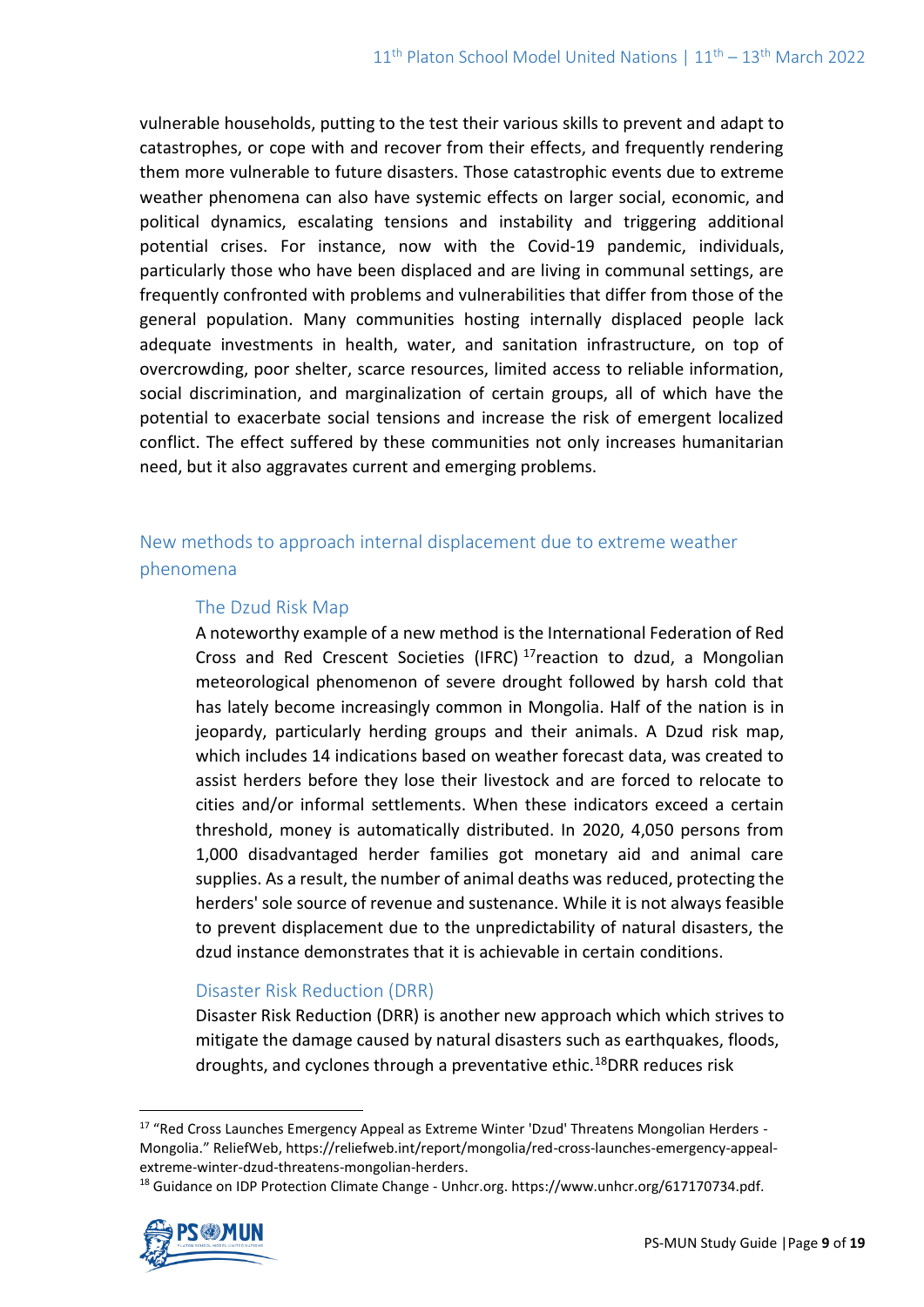through enhancing a community's, society's, or organization's strengths, traits, and resources - together known as their capacity. It is intended to strengthen people's, communities', societies', and systems' resilience to resist, absorb, accommodate, recover from, and improve well-being in the face of numerous hazards.

#### Disaster Response Operations Monitoring and Information Center

Preventing internal displacement due to extreme weather phenomena is a difficult task since it requires study and identification of the underlying, complex, and interconnected causes. As demonstrated by the creation of the dzud risk map mentioned above, effective prevention and preparedness necessitate timely, precise data on the phenomena as well as on populations at risk of displacement and those data must subsequently be used to alleviate human suffering. Slow-onset events are especially difficult to track because they occur over a longer period of time and are driven by a diverse collection of interconnected variables; as a result, it is sometimes impossible to distinguish displacement from migration. More effort is also required to record small-scale phenomena, which are frequently unseen. Reliable statistics are required to provide an effective response for the displaced and to understand ways to reduce displacement from these incidents. For example, the Disaster Response Operations Monitoring and Information Center (DROMIC)<sup>19</sup>in the Philippines serves as a repository for disaster data. DROMIC collects disaggregated data, such as age and gender, and information from various sources (including meteorological and volcanic institutes and local social worker networks) on displaced and other affected populations, evacuation sites, damaged houses, and humanitarian relief aid, organized by geographical location and type of disaster. It, then, employs predictive analytics for possible crisis scenarios in order to plan humanitarian responses utilizing mathematical theories and geographical technology such as drones. Baseline data and information are also utilized for long-term planning, assisting communities in becoming more resilient and recovering from disasters.<sup>20</sup>

## MAJOR COUNTRIES AND ORGANIZATIONS INVOLVED

#### Bangladesh

Bangladesh has one of the highest levels of disaster-related internal displacement in the world, and it is also one of the most climate sensitive countries, hosting the world's biggest refugee camp, with about one million people vulnerable to the effects of climate change. For example, prior to the fall of Cyclone Amphan in May 2020, 2.5

<sup>&</sup>lt;sup>20</sup> "Institutional Mechanisms for Disaster Response (PH0053)." Open Government Partnership, https://www.opengovpartnership.org/members/philippines/commitments/PH0053/.



 $19$  Guidelines on the Management of the Disaster Response Operations Monitoring and Information Centre. https://www.dswd.gov.ph/issuances/AOs/AO\_2004-030.pdf.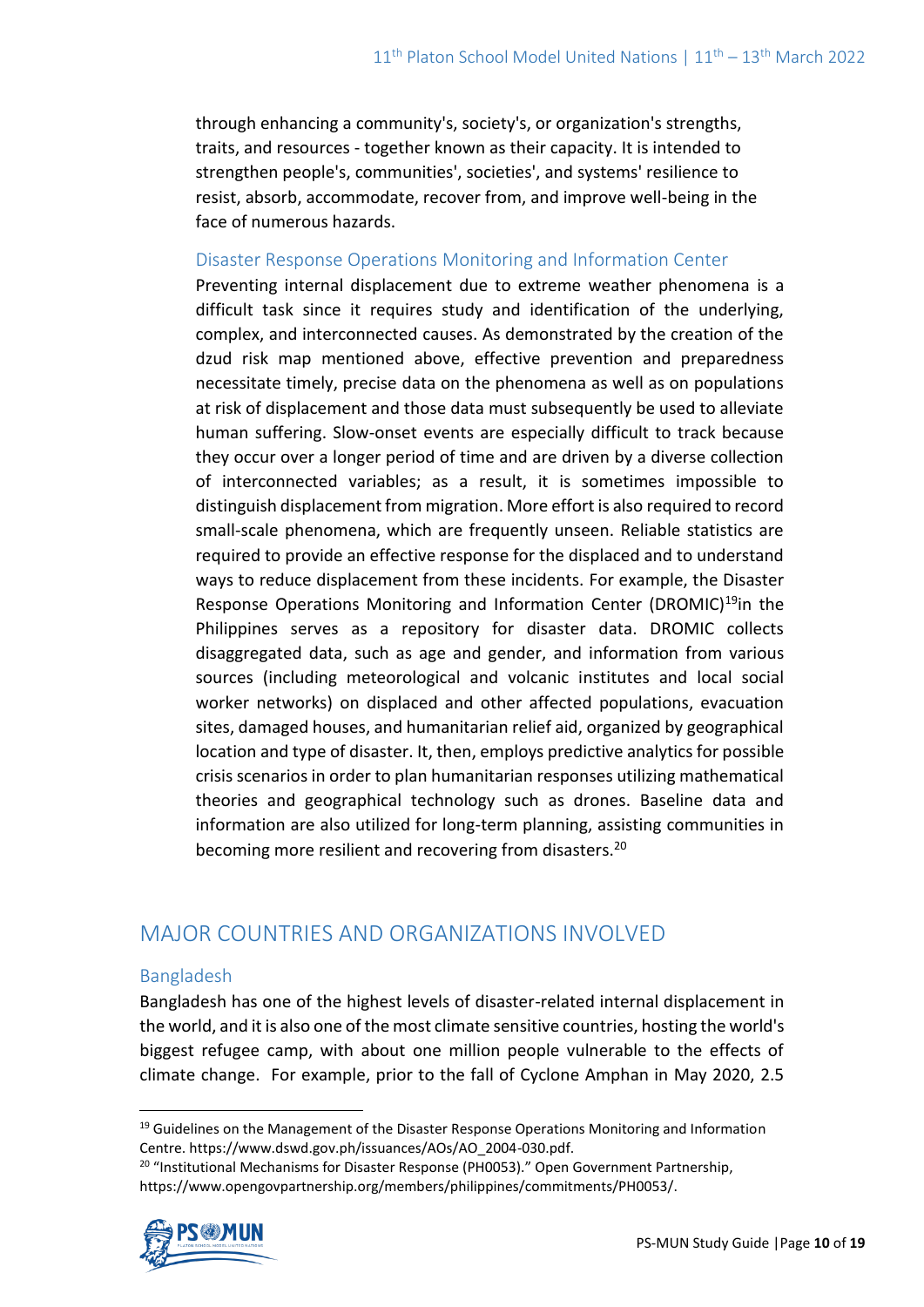million people were evacuated. Most notably, community volunteers were at the forefront of readiness and response, and Bangladesh effectively extended important national Disaster Risk Reduction processes to the Rohingya refugee population, such as inclusion in the national Cyclone Preparedness Programme. Furthermore, the Cyclone Preparedness Programme is a disaster management program run by the Government of Bangladesh and the Bangladesh Red Crescent Society, based in Dhaka, Bangladesh. The coordination between the Government of Bangladesh and the Bangladesh Red Crescent Society has shown to be a viable approach in building community resilience, which involves the engagement of disaster-affected populations, including Rohingya refugees. $21$ 

### Philippines

The Philippines is located on the Pacific Ring of Fire and is one of the world's most seismically active countries. Earthquakes and volcanic activity are typical occurrences that cause a large number of displacements. According to the IDMC in 2020, the Philippines had 4.4 million new catastrophe displacements, the second largest total behind China. The Philippine Disaster Risk Reduction and Management Act (PDRRM) Act of 2010, incorporates risk reduction strategies into the Philippine disaster management system. It provides a proactive approach for dealing with disasters, as well as enhanced relief and response. The country's major humanitarian legislation established the government framework for disaster response and management of complex situations, including displacements caused by both catastrophes and armed conflict.

### China

Every year, China has some of the highest catastrophe displacement numbers in the world, owing to its vast population, high exposure, and sensitivity to a variety of natural calamities that displace millions of people. China had the biggest number of new disaster-related displacements in 2020, with 5.1 million. The great majority were caused by floods and storms, especially between May and October. The Emergency Response Law governs the catastrophe risk reduction and management system in China (ERL). The Chinese government is mandated by this law to build a system for emergency response administration that includes unified leadership, all-around coordination, graded control, accountability at various levels, and, most importantly, territorial jurisdiction.

### Indonesia

Volcanic eruptions, earthquakes, tsunamis, floods, and landslides are all common in Indonesia. Rapid urbanization is also increasing population exposure and susceptibility to catastrophes, which cause a substantial number of new displacements each year. In 2020, disasters resulted in 705,000 additional displacements.<sup>22</sup>The 2007 Disaster

<sup>&</sup>lt;sup>22</sup> "Indonesia." IDMC, https://www.internal-displacement.org/countries/indonesia.



<sup>21</sup> "2020 Global Report on Internal Displacement." IDMC | GRID 2020, https://www.internaldisplacement.org/global-report/grid2020/.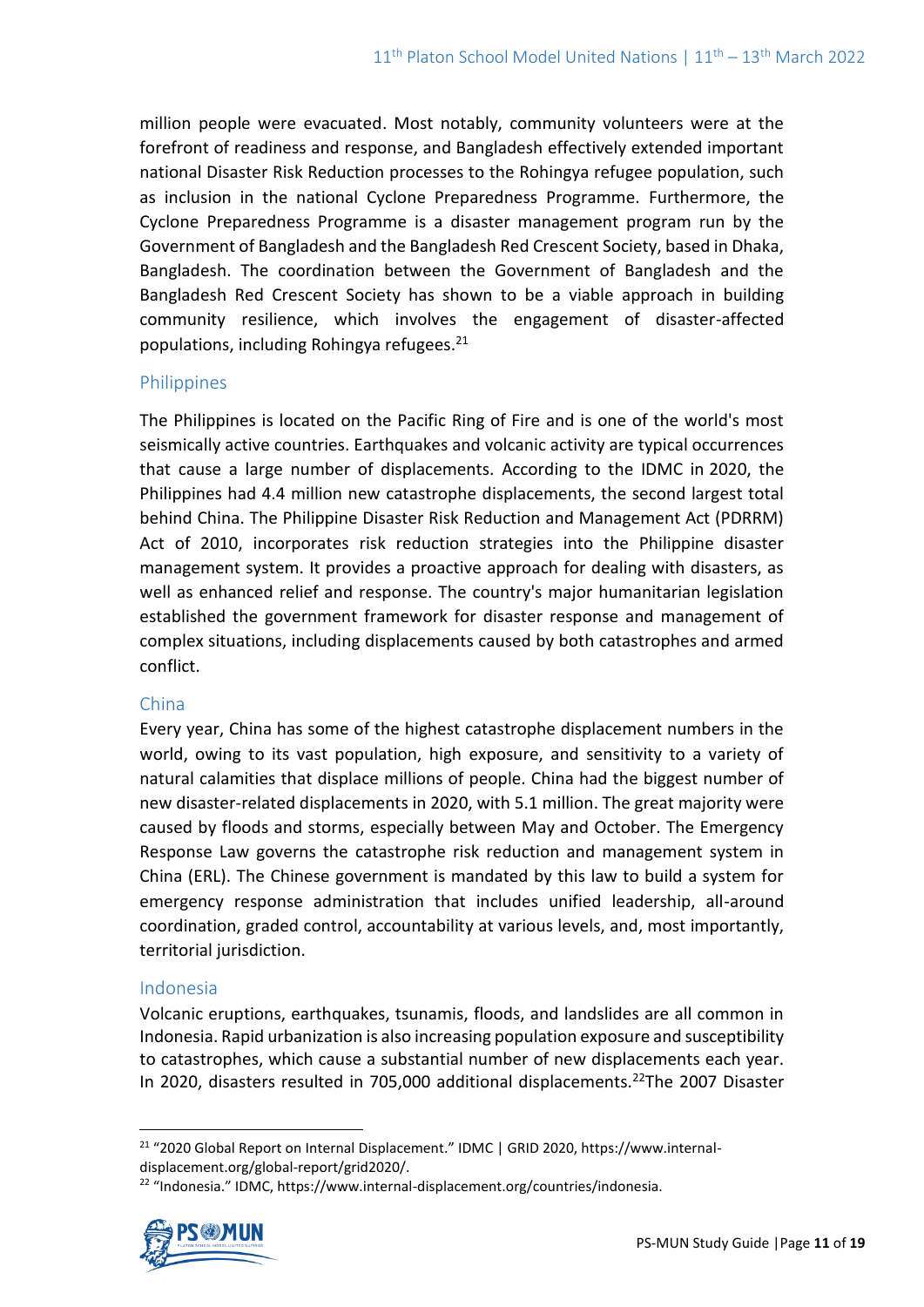Management Law and the 2015 Social Conflict Management Law comprise the legislative framework that directs Indonesia's response to internal displacement caused by catastrophes, conflict, and intercommunal violence. Since 2005, Indonesia has been classified as a middle-income country, and the international community has largely allowed it to manage its own responses and help for victims of wars and natural disasters. It has, however, sponsored capacity-building and development programs, as well as conflict-prevention initiatives. Future local and national development initiatives should prioritize sufficient housing and tenure security for IDPs. The government has opted to refer to IDPs in long-term displacement as "poor" rather than "IDPs," and has included them in development programs. This method has fallen short of meeting their displacement-specific demands, such as a lack of employment security and access to identifying documentation.

| <b>EVENT</b>      | <b>DESCRIPTION OF EVENT</b>                                     |
|-------------------|-----------------------------------------------------------------|
| <b>March 1994</b> | UN Framework Convention for Climate Change provides a           |
|                   | crucial way of seeking and achieving the goal of reducing the   |
|                   | underlying causes of climate change, including greenhouse       |
|                   | gas emissions.                                                  |
| December 1999     | Protection of Internally Displaced Persons, IASC, Policy Paper  |
|                   | 1999. The objective is to address the durable solutions.        |
| September 2004    | Guiding Principles on Internal Displacement provide a general   |
|                   | definition of an IDP, and a comprehensive declaration of what   |
|                   | protection should entail during internal displacement.          |
|                   | Protect or Neglect: Toward a More Effective United Nations      |
| November 2004     | Approach to the Protection of Internally Displaced Persons,     |
|                   | OCHA/Brookings-SAIS Project on Internal Displacement,           |
|                   | 2004.                                                           |
|                   | Global Forum on Migration and Development. Its main goal is     |
| September 2006    | to address the challenges associated with international         |
|                   | migration and its interconnections with development in a        |
|                   | transparent manner.                                             |
| <b>March 2007</b> | Principles on Housing and Property Restitution for Refugees     |
|                   | and Displaced Persons (Pinheiro Principles) refers to practical |
|                   | guidance to states, UN agencies, and the international          |
|                   | community on how to best resolve the complex legal and          |
|                   | technical concerns regarding housing, land, and property        |
|                   | restoration.                                                    |
| January 2011      | Protecting Persons Affected by Natural Disasters: IASC          |
|                   | Operational Guidelines on Human Rights and Natural              |
|                   | Disasters. The guidelines<br>are<br>concerned with<br>what      |
|                   | humanitarian actors should do in order to apply a rights-       |
|                   | based approach to humanitarian intervention in the              |
|                   | aftermath of extreme weather events.                            |

# TIMELINE OF EVENTS

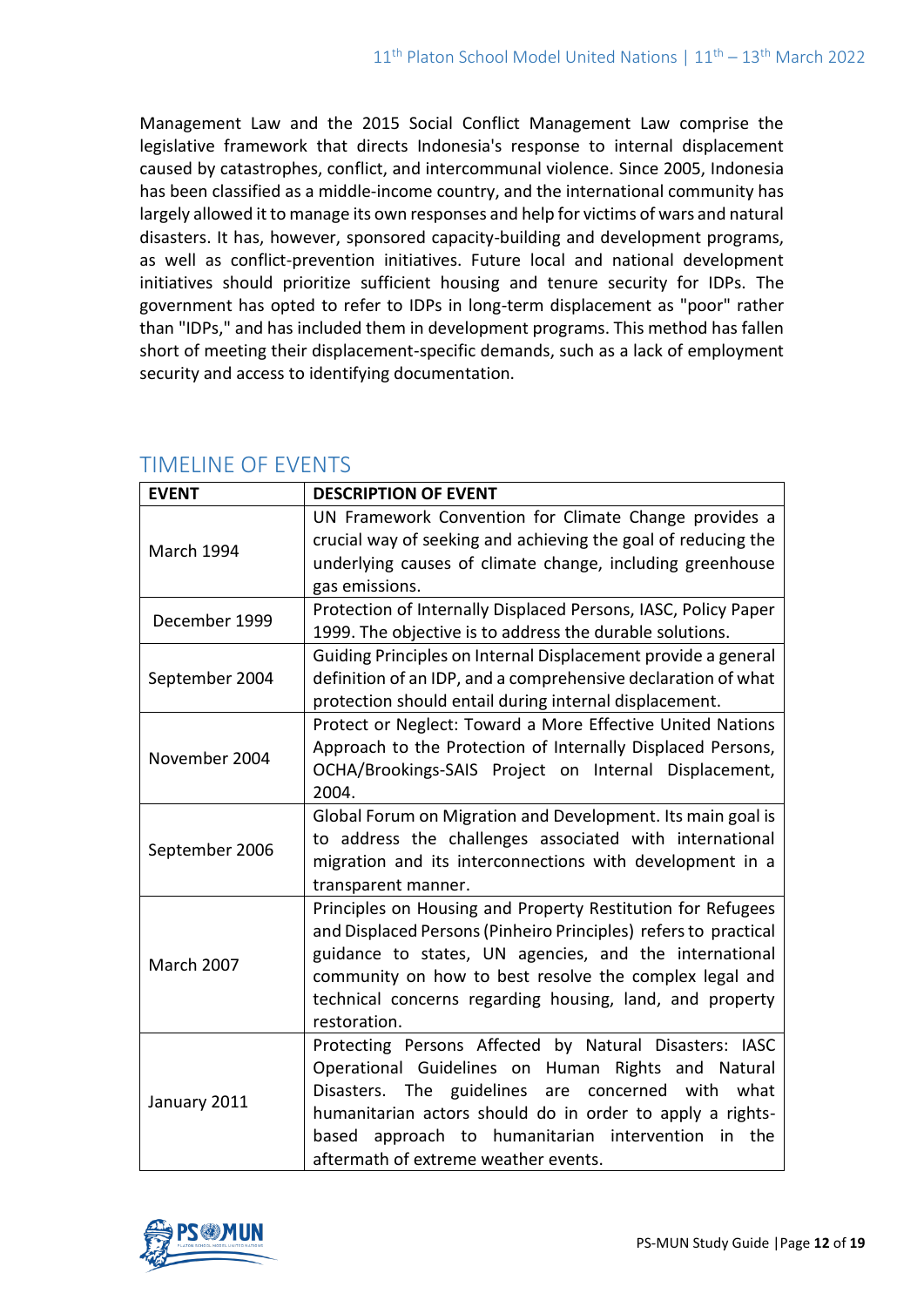| December 2015     | Nansen Initiative Protection Agenda. This Initiative aims to<br>develop consensus among states on important concepts and<br>aspects for protecting persons displaced across borders in the<br>aftermath of natural catastrophes, especially those induced<br>by climate change. |
|-------------------|---------------------------------------------------------------------------------------------------------------------------------------------------------------------------------------------------------------------------------------------------------------------------------|
| May 2020          | Cyclone Amphan takes place in Bangladesh                                                                                                                                                                                                                                        |
| November 1st 2020 | Super Typhon Gori occurs in the Philippines                                                                                                                                                                                                                                     |
| 2015-2030         | The Sendai Framework on Disaster Risk reduction focuses on<br>the implementation of disaster risk reduction strategies that<br>address the three elements of disaster risk in order to avoid<br>the formation of new risk, decrease current risk, and build<br>resilience.      |

# PREVIOUS ATTEMPTS TO SOLVE THE ISSUE

## Framework on Durable Solutions for Internally Displaced Persons<sup>23</sup>

The Framework intends to give guidelines for attaining long-term solutions following internal displacement caused by armed conflict, generalized violence, human rights violations, and natural or man-made disasters. The Framework intends to give guidelines for attaining long-term solutions following internal displacement caused by armed conflict, generalized violence, human rights violations, and natural or manmade disasters.

## General Assembly Resolution A/RES/72/182<sup>24</sup>

Resolution adopted by the General Assembly on 19 December 2017 and it offers feasible solutions for the protection and assistance to internally displaced individuals.

## Human Rights Council Resolution (24 June-12 July 2019)<sup>25</sup>

Special Rapporteur on the Human Rights of IDPs. This resolution examines how these difficulties may cause displacement, be a result of it and be an impediment to longterm solutions.

<sup>24</sup> A General Assembly - interagencystandingcommittee.org. (n.d.). Retrieved January 22, 2022, from https://interagencystandingcommittee.org/system/files/ga\_resol\_idps\_2017.pdf <sup>25</sup> ODS Home Page - Documents-DDS-Ny.un.org. (n.d.). Retrieved January 22, 2022, from https://documents-dds-ny.un.org/doc/UNDOC/GEN/G19/253/79/PDF/G1925379.pdf?OpenElement



<sup>23</sup> *A/HRC/13/21/ADD.4 general assembly - brookings*. (n.d.). Retrieved January 22, 2022, from https://www.brookings.edu/wp-content/uploads/2016/06/0305\_internal\_displacement.pdf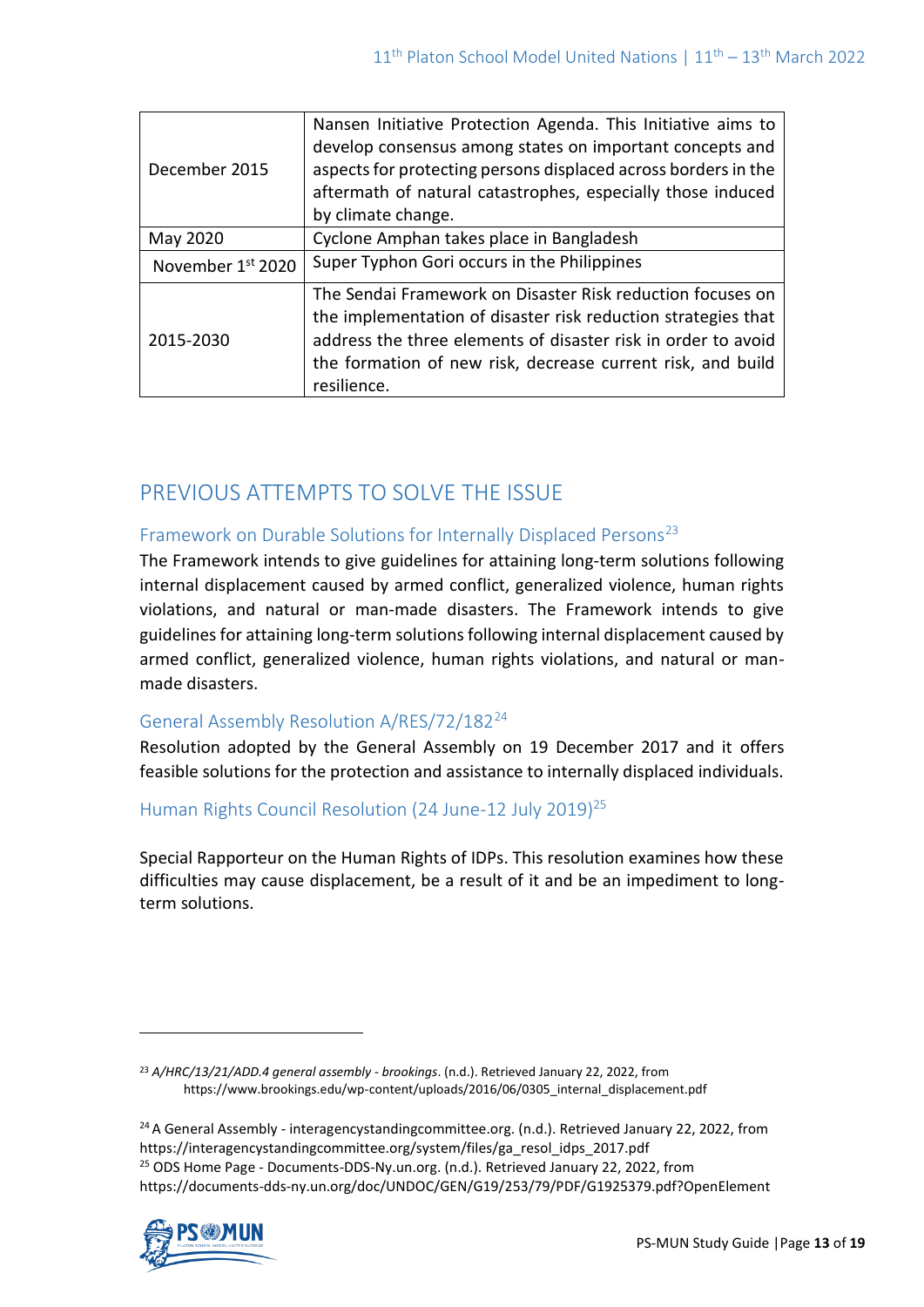## General Assembly Resolution A/RES/72/179<sup>26</sup>

This resolution was adopted by the General Assembly on 19 December 2017 it refers to migration its complex factors and it works to address the causes, such as food shortages, natural catastrophes, and violent conflict. Migrants are individuals who have been forced to from their home country due to severe economic hardship, food shortages, climate change, and, most importantly, violence. This resolution urges for greater efforts to address the problems in the regions of the globe with the highest outflows.

#### "Shining a Light on Internal Displacement: A Vision for the Future"<sup>27</sup>

"Shining a Light on Internal Displacement: A Vision for the Future" is a report of the United Nations, Secretary-General's High-Level Panel on Internal Displacement. It urges governments to take a "development-oriented approach" to individuals who have been displaced as a result of violence, wars, natural disasters, and the effects of climate change. The report is an essential addition to the worldwide discussion on internal displacement, as well as a step toward establishing long-term and effective solutions for those who have been displaced.

## Handbook on the United Nations Basic Principles and Guidelines on Development-based Evictions and Displacement<sup>28</sup>

Basic Principles and Guidelines for Development-based Evictions and Displacement (1997) and Comprehensive Human Rights Guidelines on Development-based Displacement. These guidelines are intended to assist states in creating domestic policies and laws to prevent forced evictions. These guidelines also asked for the creation of an eviction impact assessment instrument to examine the effects on impacted populations. The goal of this Handbook was of complementing and strengthening the Guiding Principles to guarantee that nations respect, protect, and promote the human rights of all internally Displaced Persons (IDPs) within their borders

## POSSIBLE SOLUTIONS

### Monitoring and Systematically Record Displacement Data

The establishment of a comprehensive and shared evidence foundation to guide policy and practice would be a critical first step in effectively addressing the phenomena and decreasing its risk and repercussions. National and international databases are currently compiling disaster-related data. While some of these databases provide information on the number of dwellings that have been damaged

https://www.internaldisplacement-panel.org/wp-content/uploads/2021/09/HLP-report-WEB.pdf <sup>28</sup> United Nations basic principles and guidelines on ... - HLRN. (n.d.). Retrieved January 22, 2022, from https://www.hlrn.org.in/documents/Handbook\_UN\_Guidelines.pdf



<sup>&</sup>lt;sup>26</sup> United Nations. (n.d.). United Nations Official Document. United Nations. Retrieved January 22, 2022, from https://www.un.org/en/ga/search/view\_doc.asp?symbol=A%2FRES%2F72%2F179

 $27$  Shining a light on internal displacement. (n.d.). Retrieved January 22, 2022, from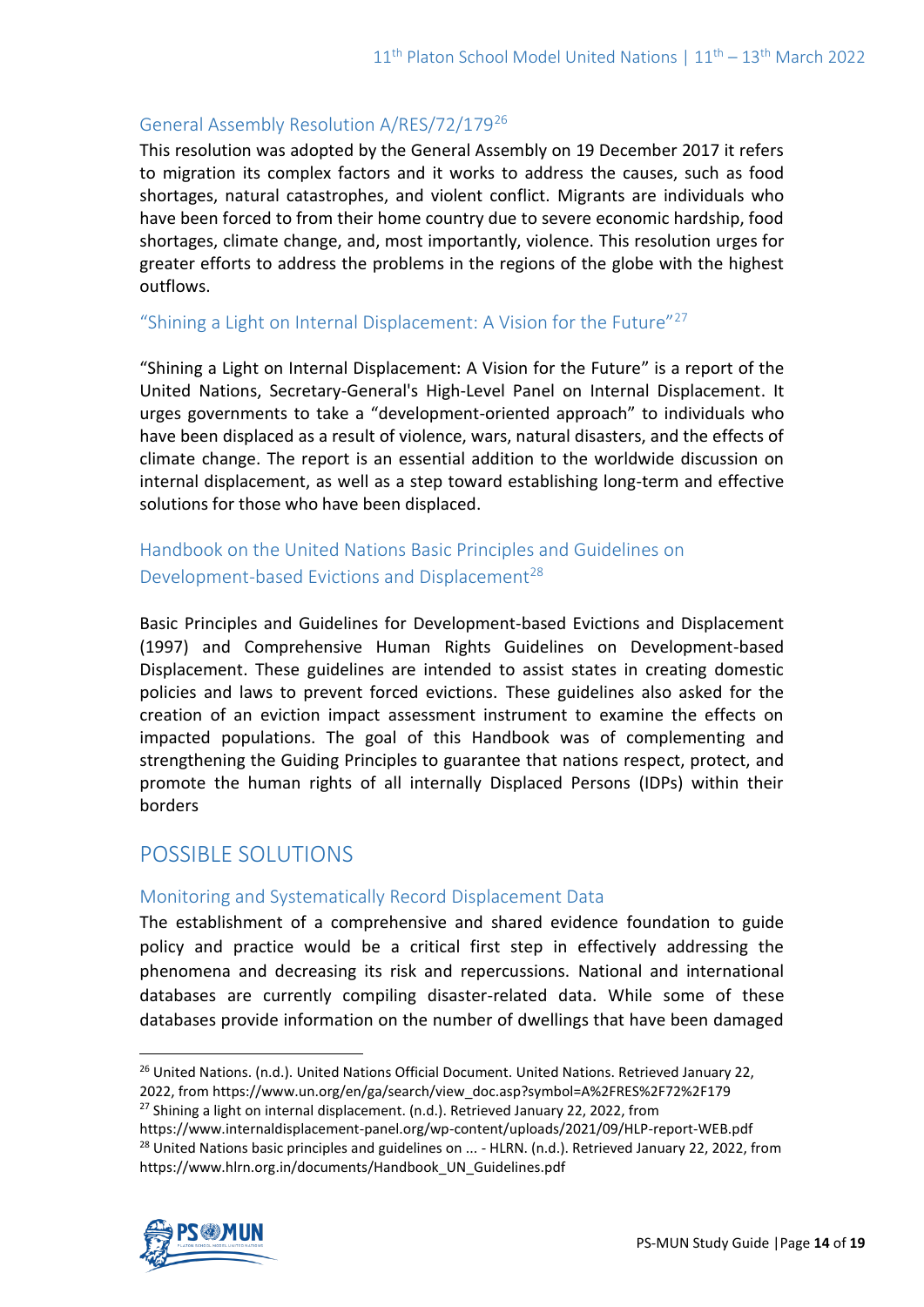or destroyed, the majority do not include displacement-specific data such as how many individuals have been relocated, for how long, and from where to where. So, the data is insufficient. However, when they have an organized record, authorities and the government can understand the tendencies and causes of displacement by carefully documenting information which can assist them prevent such severe incidents in the future.

### Reducing the risks of disasters

Since technology has improved significantly, early warning systems have grown more complex and accurate in forecasting weather, rainfall, and other conditions that might potentially contribute to disaster displacement. They identify the most vulnerable places in danger of displacement by incorporating demographic data and vulnerability assessments into hazard risk mapping. Some, but not all, disaster-related displacement can be avoided, particularly displacement caused by common, lowintensity hazards. By using this technology there will be an early warning and evacuation system and with this the government can determine how much displacement can be avoided and how much should be planned for by estimating the risk of displacement. This is critical because the governments can strengthen their capacity to manage the disaster risks and have climate change adaptation strategies.

## Investment to Disaster Risk Reductions (DRRs)

There are some cases where displacement is unavoidable, so long-term DRR investments can help to enhance displaced people's resilience by empowering and aiding them. Such methods can be, for example, creating adequate legal and regulatory arrangements to ensure non-residents' access to healthcare, education, and other essential services that are no longer available to them and those living in temporary settlements. Furthermore, another investment is facilitating the replacement of lost or destroyed legal papers by developing proactive procedures to eliminate the administrative barriers that displaced individuals encounter in obtaining aid and basic services and collecting compensation for damaged or destroyed property.

## BIBLIOGRAPHY

- Handbook for the Protections of Internally Displaced People. Global Protection Cluster Working Group, Group, Mar. 2010, https://reliefweb.int/sites/reliefweb.int/files/resources/Handbook%20for%20t he%20Protection%20of%20Internally%20Displaced%20Persons.pdf.
- Basic Principles and Guidelines on Development ... OHCHR. https://www.ohchr.org/Documents/Issues/Housing/Guidelines\_en.pdf.

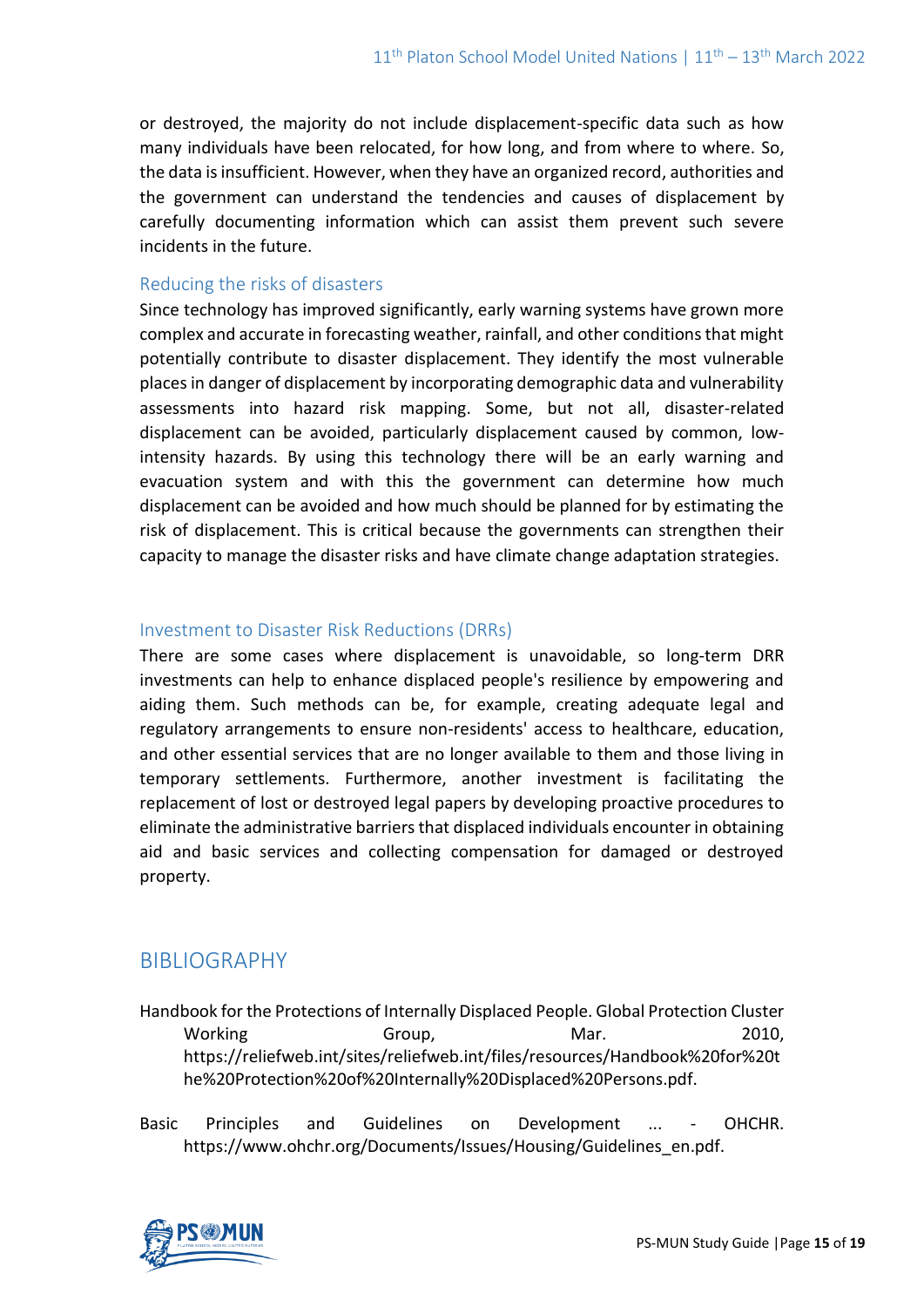- "Basic Principles and Guidelines on Development-Based Evictions and Displacement." ESCR, https://www.escr-net.org/resources/basic-principlesand-guidelines-development-based-evictions-and-displacement.
- Cazabat, Christelle. "The Importance of Monitoring Internal Displacement." The Importance of Monitoring Internal Displacement | Forced Migration Review, https://www.fmreview.org/GuidingPrinciples20/cazabat.
- "Climate Disasters 'Caused More Internal Displacement than War' in 2020." The Guardian, Guardian News and Media, 20 May 2021, https://www.theguardian.com/global-development/2021/may/20/climatedisasters-caused-more-internal-displacement-than-war-in-2020.
- EL-BUSHRA, JUDY, and Kelly Fish. " Refugees and Internally Displaced Persons." Inclusive Security, https://www.inclusivesecurity.org/wpcontent/uploads/2012/04/40\_refugees.pdf.
- Etchart, Linda. "The Role of Indigenous Peoples in Combating Climate Change." Nature News, Nature Publishing Group, 22 Aug. 2017, https://www.nature.com/articles/palcomms201785.
- "Explainer: Refugees and Internally Displaced People." Theirworld, 7 Jan. 2022, https://theirworld.org/explainers/refugees-and-internally-displaced-people.
- "Fact Sheet on Internal Displacement." Global Protection Cluster, https://www.globalprotectioncluster.org/gp20/fact-sheet-on-internaldisplacement/.
- Gabriel Cardona-Fox, David Cantor. "Addressing Internal Displacement Is Critical to Global **Development.**" World Politics Review, https://www.worldpoliticsreview.com/articles/30021/addressing-internaldisplacement-is-critical-to-global-development.
- "Global Report on Internal Displacement 2021 (Grid 2021) World." ReliefWeb, https://reliefweb.int/report/world/global-report-internal-displacement-2021 grid-2021.
- "GLOBAL REPORT ON INTERNAL DISPLACEMENT." Internal Displacement, May 2019, https://www.internaldisplacement.org/sites/default/files/publications/documents/2019-IDMC-GRID.pdf.
- "Internal Displacement in the Context of Disasters and the Adverse Effects of Climate Change - Submission by the Envoy of the Chair of PDD." Disaster Displacement, 27 May 2020, https://disasterdisplacement.org/staff-member/internaldisplacement-in-the-context-of-disasters-and-the-adverse-effects-of-climatechange.

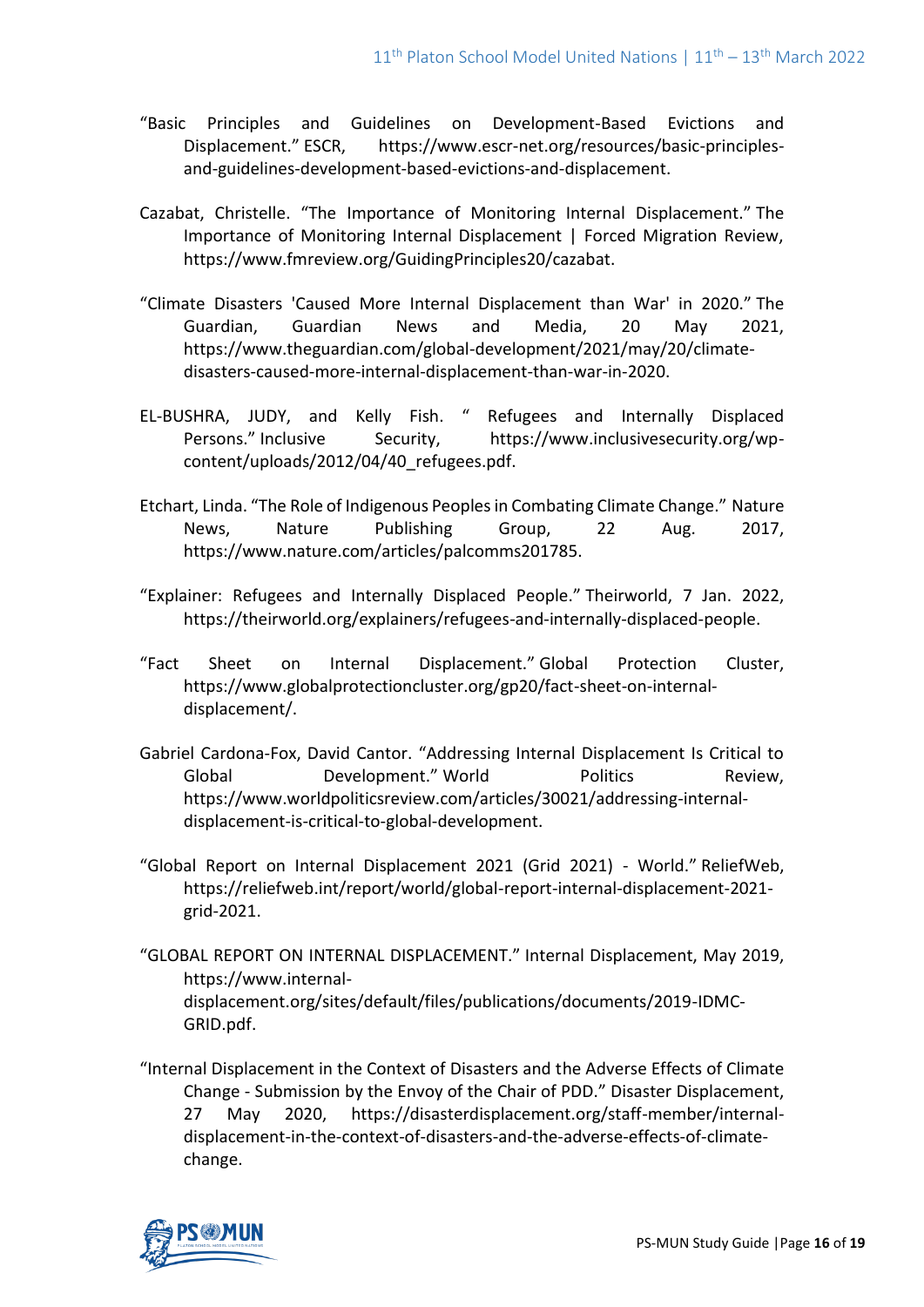- "Internal Displacement in the Context of Disasters and the Adverse Effects of Climate Change - Submission by the Envoy of the Chair of PDD." Disaster Displacement, 27 May 2020, https://disasterdisplacement.org/staff-member/internaldisplacement-in-the-context-of-disasters-and-the-adverse-effects-of-climatechange.
- "Internally Displaced People." International Committee of the Red Cross, 28 Jan. 2020, https://www.icrc.org/en/war-and-law/protected-persons/internally-displacedpersons.
- International Committee of the Red Cross. "Internally Displaced Persons and International Humanitarian Law." International Committee of the Red Cross, 30 Nov. 2020, https://www.icrc.org/en/document/internally-displaced-personsand-international-humanitarian-law.
- Kälin, Walter. "Displacement Caused by the Effects of Climate Change: Who Will Be Affected and What Are the Gaps in the Normative Framework for Their Protection?" Brookings, Brookings, 10 May 2017, https://www.brookings.edu/research/displacement-caused-by-the-effects-ofclimate-change-who-will-be-affected-and-what-are-the-gaps-in-the-normativeframework-for-their-protection/.
- "Nearly 51 Million Internally Displaced in 33 Countries in First Half of 2021: Un." Down To Earth, https://www.downtoearth.org.in/news/africa/nearly-51-millioninternally-displaced-in-33-countries-in-first-half-of-2021-un-80198.
- "Questions and Answers about Idps." OHCHR, https://www.ohchr.org/EN/Issues/IDPersons/Pages/Issues.aspx.
- Refuge, Earth. "Record Number of People Internally Displaced Due to Extreme Weather Events in 2020: Earth Refuge." Earth Refuge | The Planet's First Legal Think Tank Dedicated to Climate Migrants, 4 Aug. 2021, https://earthrefuge.org/record-number-of-people-internally-displaced-due-toextreme-weather-events-in-2020/.
- "Refugee, Asylum-Seeker, Migrant, IDP: What's the Difference?" Concern Worldwide, 27 Sept. 2021, https://www.concernusa.org/story/refugee-migrant-asylumseeker-idp-difference/.
- "Refugees, Asylum-Seekers and Migrants." Amnesty International, 1 June 2021, https://www.amnesty.org/en/what-we-do/refugees-asylum-seekers-andmigrants/.
- "Shining a Light on Internal Displacement: A Vision for the Future." Shining a Light on Internal Displacement: A Vision for the Future, 31 Dec. 2021, https://www.internaldisplacement-panel.org/.

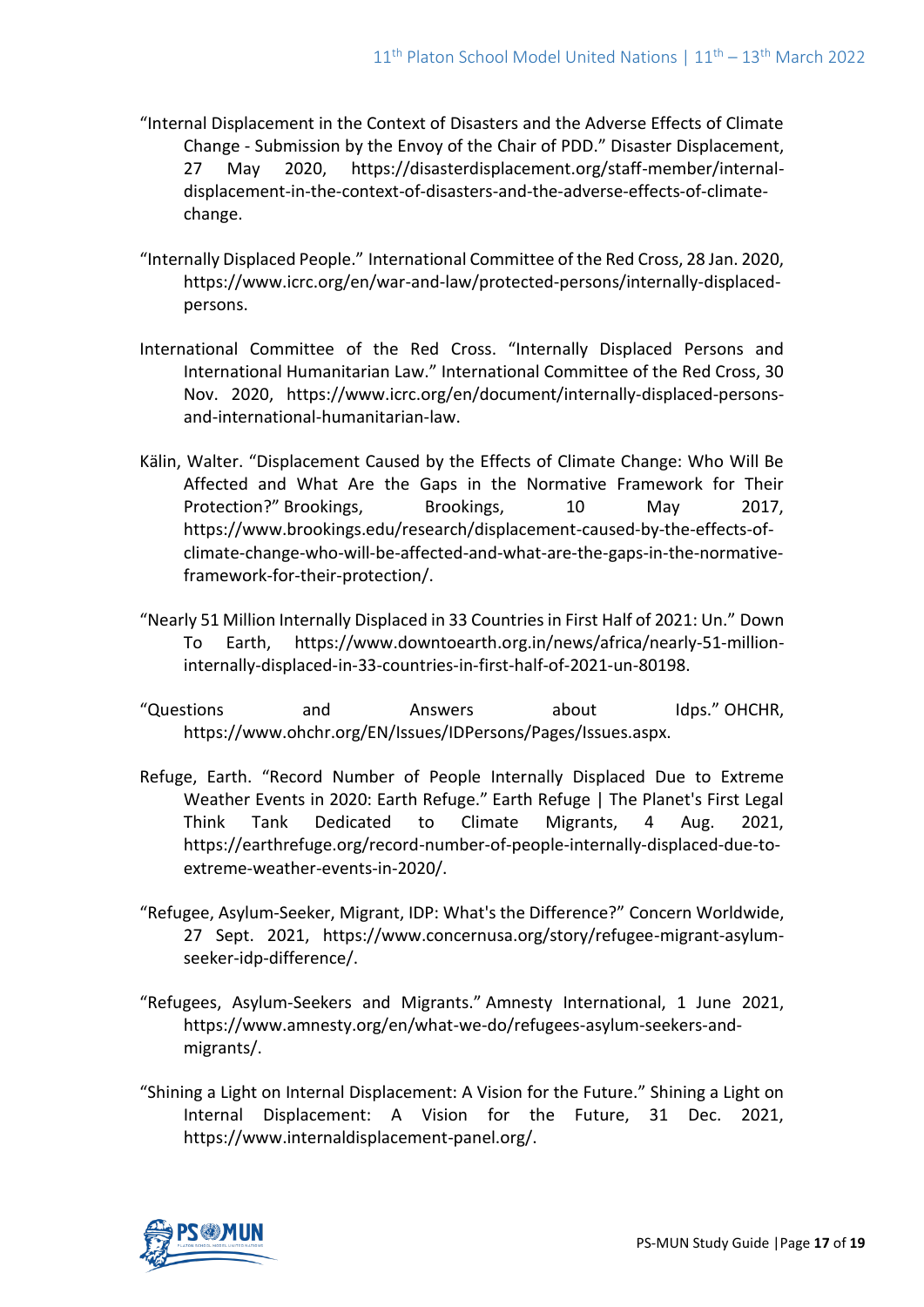- "UN Secretary-General's High-Level Panel on Internal Displacement |." United Nations, United Nations, https://www.un.org/internal-displacement-panel/.
- United Nations High Commissioner for Refugees. "Convention and Protocol Relating to the Status of Refugees." UNHCR, UNHCR, The UN Refugee Agency, https://www.unhcr.org/3b66c2aa10.
- United Nations High Commissioner for Refugees. "Guiding Principles on Internal Displacement." UNHCR, https://www.unhcr.org/protection/idps/43ce1cff2/guiding-principles-internaldisplacement.html.
- United Nations High Commissioner for Refugees. "Resolution Adopted by the General Assembly on 19 December 2017." UNHCR, https://www.unhcr.org/excom/bgares/5ad5e9ca7/resolution-adoptedgeneral-assembly-19-december-2017.html.
- United Nations High Commissioner for Refugees. "The 1951 Refugee Convention." UNHCR, UNHCR, The UN Refugee Agency, https://www.unhcr.org/1951-refugee-convention.html.
- United Nations High Commissioner for Refugees. "UN Conventions on Statelessness." UNHCR, https://www.unhcr.org/un-conventions-onstatelessness.html.
- "What Is a Disaster?: IFRC." /, https://www.ifrc.org/what-disaster.
- "What Is a Refugee? Definition and Meaning: USA for UNHCR." Definition and Meaning | USA for UNHCR, https://www.unrefugees.org/refugee-facts/what-isa-refugee/.
- "What Is a Refugee? Important Facts and Figures about Refugees." Save the Children, https://www.savethechildren.org/us/what-we-do/emergencyresponse/refugee-children-crisis/what-is-refugee.
- "What Is the Sendai Framework?" UNDRR, https://www.undrr.org/implementingsendai-framework/what-sendai-framework.
- "What We Do | UN Secretary-General's High-Level Panel on Internal Displacement." United Nations, United Nations, https://www.un.org/internaldisplacement-panel/content/what-we-do.
- Wilson, Erin. "Refugee or IDP-What's the Difference?" Preemptive Love, Preemptive Love, 20 Jan. 2015, https://preemptivelove.org/blog/refugee-idp-whats-thedifference/.
- Yasukawa, Louisa. "Disability, Disasters and Displacement." Www.internal-Displacement.org, Mar. 2021, https://www.internal-